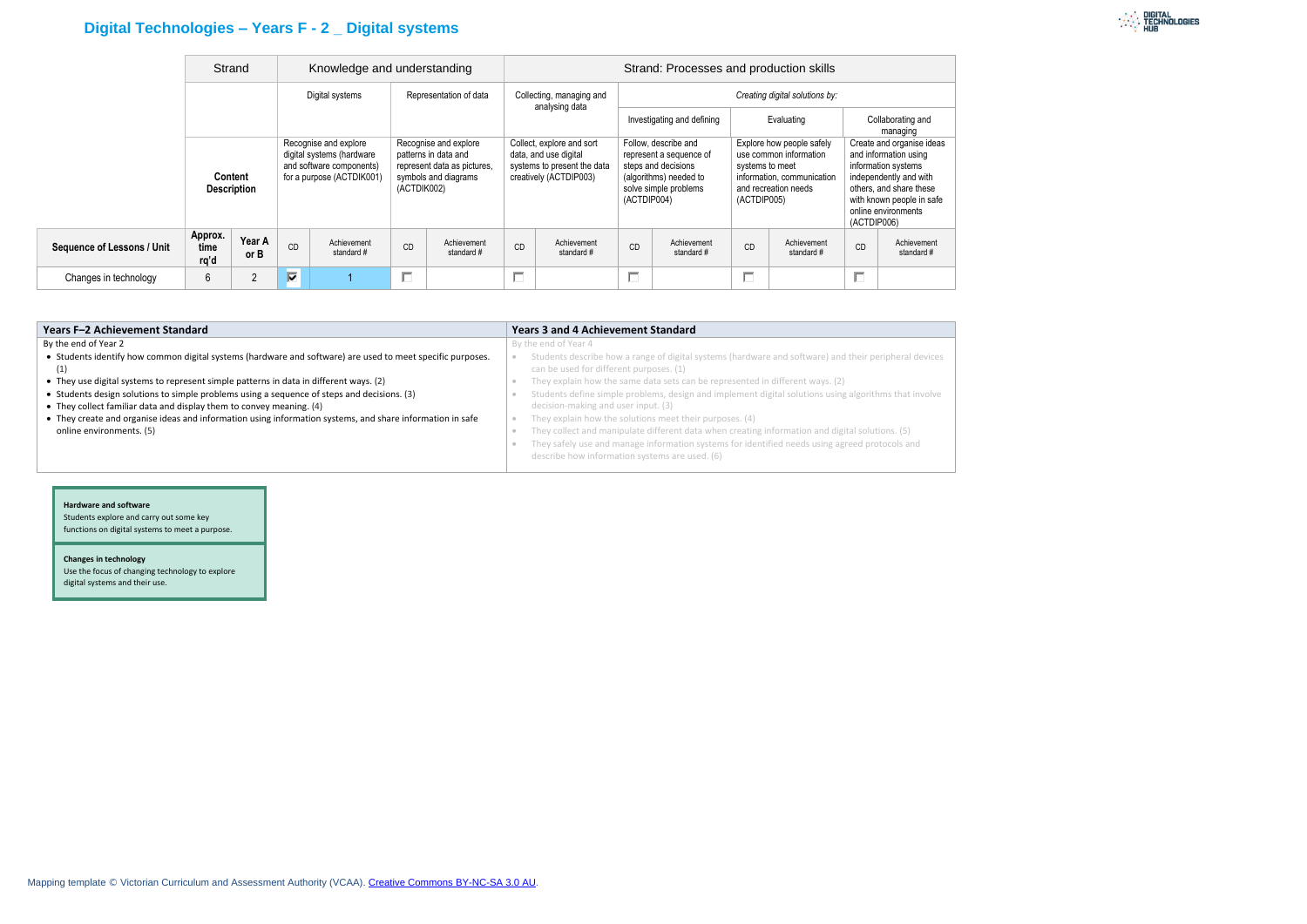## **Changes in technology**

Use the focus of changing technology to explore digital systems and their use. Current digital systems such as computers, smartphones, tablets and laptops have evolved over time. The Internet provides us with ready access opportunity to do online shopping and banking and stay in touch with instant communication. Set students the task of identifying and presenting a digital solution to solve a specific problem. Compare the suggested digital solved in the past.

|                                                |                                                                                                                                                                                                                                                                                                                                                                                                                                                                                                                                                                                                                                                                                                                        | Flow of activities                                                                                                                                                                                                                                                                                                                                                                                                                                                                                                                                                                                                                                                                                                                |                                                                                                                                                                                                                                                                                                                                                                                                                                                                                                                                                                                                                                                                                                                                                                                                              |                                                                                                                                                                                                                                                                                                                                                                                                                                                                                                                                                                                                                                                                                                                                                                                                                                                    |
|------------------------------------------------|------------------------------------------------------------------------------------------------------------------------------------------------------------------------------------------------------------------------------------------------------------------------------------------------------------------------------------------------------------------------------------------------------------------------------------------------------------------------------------------------------------------------------------------------------------------------------------------------------------------------------------------------------------------------------------------------------------------------|-----------------------------------------------------------------------------------------------------------------------------------------------------------------------------------------------------------------------------------------------------------------------------------------------------------------------------------------------------------------------------------------------------------------------------------------------------------------------------------------------------------------------------------------------------------------------------------------------------------------------------------------------------------------------------------------------------------------------------------|--------------------------------------------------------------------------------------------------------------------------------------------------------------------------------------------------------------------------------------------------------------------------------------------------------------------------------------------------------------------------------------------------------------------------------------------------------------------------------------------------------------------------------------------------------------------------------------------------------------------------------------------------------------------------------------------------------------------------------------------------------------------------------------------------------------|----------------------------------------------------------------------------------------------------------------------------------------------------------------------------------------------------------------------------------------------------------------------------------------------------------------------------------------------------------------------------------------------------------------------------------------------------------------------------------------------------------------------------------------------------------------------------------------------------------------------------------------------------------------------------------------------------------------------------------------------------------------------------------------------------------------------------------------------------|
| Title:                                         | New and old                                                                                                                                                                                                                                                                                                                                                                                                                                                                                                                                                                                                                                                                                                            | Compare old and new                                                                                                                                                                                                                                                                                                                                                                                                                                                                                                                                                                                                                                                                                                               | Using a digital system                                                                                                                                                                                                                                                                                                                                                                                                                                                                                                                                                                                                                                                                                                                                                                                       | Choosing a digital system                                                                                                                                                                                                                                                                                                                                                                                                                                                                                                                                                                                                                                                                                                                                                                                                                          |
| Short text:                                    | Order images of technology in chronological order to                                                                                                                                                                                                                                                                                                                                                                                                                                                                                                                                                                                                                                                                   | Choose relevant technologies to compare old with                                                                                                                                                                                                                                                                                                                                                                                                                                                                                                                                                                                                                                                                                  | Compare the use of a digital system with a non-                                                                                                                                                                                                                                                                                                                                                                                                                                                                                                                                                                                                                                                                                                                                                              | Identify a digital solution to suit a particular need                                                                                                                                                                                                                                                                                                                                                                                                                                                                                                                                                                                                                                                                                                                                                                                              |
|                                                | examine changes over time.                                                                                                                                                                                                                                                                                                                                                                                                                                                                                                                                                                                                                                                                                             | newer forms of technology.                                                                                                                                                                                                                                                                                                                                                                                                                                                                                                                                                                                                                                                                                                        | digital technology approach.                                                                                                                                                                                                                                                                                                                                                                                                                                                                                                                                                                                                                                                                                                                                                                                 | and describe hardware and software required.                                                                                                                                                                                                                                                                                                                                                                                                                                                                                                                                                                                                                                                                                                                                                                                                       |
| <b>AC Alignment</b>                            | Digital systems (ACTDIK001)                                                                                                                                                                                                                                                                                                                                                                                                                                                                                                                                                                                                                                                                                            | Digital systems (ACTDIK001)                                                                                                                                                                                                                                                                                                                                                                                                                                                                                                                                                                                                                                                                                                       | Digital systems (ACTDIK001)                                                                                                                                                                                                                                                                                                                                                                                                                                                                                                                                                                                                                                                                                                                                                                                  | Digital systems (ACTDIK001)                                                                                                                                                                                                                                                                                                                                                                                                                                                                                                                                                                                                                                                                                                                                                                                                                        |
| Questions to guide<br>exploration              | How have telephones changed overtime?                                                                                                                                                                                                                                                                                                                                                                                                                                                                                                                                                                                                                                                                                  | Why does technology get better over time?                                                                                                                                                                                                                                                                                                                                                                                                                                                                                                                                                                                                                                                                                         | What software should I use?                                                                                                                                                                                                                                                                                                                                                                                                                                                                                                                                                                                                                                                                                                                                                                                  | What devices connect to a digital system?                                                                                                                                                                                                                                                                                                                                                                                                                                                                                                                                                                                                                                                                                                                                                                                                          |
|                                                |                                                                                                                                                                                                                                                                                                                                                                                                                                                                                                                                                                                                                                                                                                                        |                                                                                                                                                                                                                                                                                                                                                                                                                                                                                                                                                                                                                                                                                                                                   |                                                                                                                                                                                                                                                                                                                                                                                                                                                                                                                                                                                                                                                                                                                                                                                                              |                                                                                                                                                                                                                                                                                                                                                                                                                                                                                                                                                                                                                                                                                                                                                                                                                                                    |
| What's this about?                             | Current digital systems such as computers,<br>smartphones, tablets and laptops have evolved over<br>time.<br>The typewriter was replaced by digital systems such<br>as a computer and word processing software.<br>Telephones over time have evolved into versions that<br>are portable such as mobile phones and, more<br>recently, smartphones. A smartphone is a mini<br>computer and has many more functions than just<br>making voice calls including taking and storing<br>photographs and video, storing and playing music<br>and video, connecting to the Internet, sending and<br>receiving email and SMS's, as well as access to a<br>range of mobile apps.                                                  | Technology has changed over time.<br>The Internet provides us with ready access to<br>information. The connectivity provides<br>opportunity to do online shopping and banking<br>and stay in touch with instant communication.<br>Many homes these days have access to tablet<br>computers These 'mobile computers' include a<br>camera for stills and video, and a microphone. The<br>touchscreen has eliminated the need for a mouse<br>or keyboard.                                                                                                                                                                                                                                                                            | This section integrates ICT capabilities with their<br>exploration of digital systems.<br>Software consists of the applications that make<br>the computer work and tell it what to do.<br>• Word processing software enables the<br>user to type reports and stories and<br>include images and tables.<br>Spreadsheet software enables a user to<br>use simple formulas such as Auto sum.<br>Email software enables a user to send and<br>receive messages including attaching<br>files.<br>Graphics and drawing applications enable<br>the user to create digital images that can<br>be inserted into other applications.<br>Digital games are a form of software that<br>allow the user to interact with a virtual<br>world.<br>Photo editing software enables the user<br>to add effects to their photos. | A computer is a common digital system. A tablet<br>device, laptop and smartphone are also digital<br>systems.<br>The digital system uses hardware and software<br>component to enable a user to complete specific<br>tasks.<br>Hardware refers to the physical parts of the<br>computer that you can touch. In a desktop<br>computer it includes the case (or tower), the<br>monitor, keyboard and mouse.<br>The software are the applications that make the<br>computer work and tell it what to do. These might<br>include word processing and presentation<br>software, a drawing program, photo editing, video<br>playing and other applications.<br>Peripheral devices can be connected to the<br>computer.                                                                                                                                   |
| The focus of the learning<br>(in simple terms) | Provide students with images and/or artefacts of<br>technology and household items past and present<br>such as old phones, typewriters, slates, quills, clocks,<br>floppy discs, audio cassette recorder, gramophone,<br>film projector, video tape, cassettes.<br>Ask students to consider the function of each item<br>and describe how each has changed over time.<br>Ask students to compare a smartphone and its<br>functionality to telephones of the past. Students<br>record and share their ideas. Identify features that<br>have stayed the same and functions that are new or<br>have changed.<br>Present the pictures of telephones as a game; for<br>example, order these in correct chronological order. | Explore using older technology with the use of<br>current technology. Discuss how technology<br>improves over time and reasons for these<br>improvements.<br>Compare finding out facts from an encyclopaedia<br>with using a computer and a search engine such as<br>Google.<br>If possible, locate and use a typewriter to compose<br>a letter. Compare that with using a desktop<br>computer and a print out.<br>Locate a handicam or video camera and compare<br>the use of this to the camera functionality of a<br>tablet or smartphone.<br>View a video or DVD and compare with watching a<br>G-rated program on Netflix, YouTube or similar.<br>Compare an older style desktop computer with a<br>tablet device or laptop. | Students further develop their understanding of<br>digital systems including hardware and software<br>and their purpose.<br>Discuss familiar tasks and suggest how a digital<br>system may be used instead, for example:<br>• taking attendance (a tablet device and<br>spreadsheet)<br>• writing a story (computer and word<br>processing software with spellcheck)<br>• drawing a picture (a tablet and graphics<br>package)<br>• sending a letter by post (sending an email).<br>Discuss the benefits of using a digital system.<br>Provide opportunities for students to select<br>relevant familiar software to undertake a<br>particular task using a classroom context.                                                                                                                               | Review students' understanding of hardware and<br>software.<br>Set students the task of identifying and presenting<br>a digital solution to solve a specific problem.<br>Compare the suggested digital solution with the<br>way this might have been solved in the past.<br>Starting points may include:<br>• 'I want a way to record my fitness activity<br>to see if I'm improving.' (Eg time the<br>activity with a stopwatch and compare<br>over time with the use of wearable<br>technology such as a Fitbit.)<br>I want to listen to my music as I walk<br>around my local area.' (Eg compare the<br>iPod with a smartphone and Internet<br>service.)<br>'I need help to find the street where my<br>$\bullet$<br>friend lives and get directions to follow.'<br>(Eg read a hard copy map compared with<br>mapping software and smartphone.) |

Mapping template © Victorian Curriculum and Assessment Authority (VCAA). [Creative Commons BY-NC-SA 3.0 AU.](https://creativecommons.org/licenses/by-nc-sa/3.0/au/)